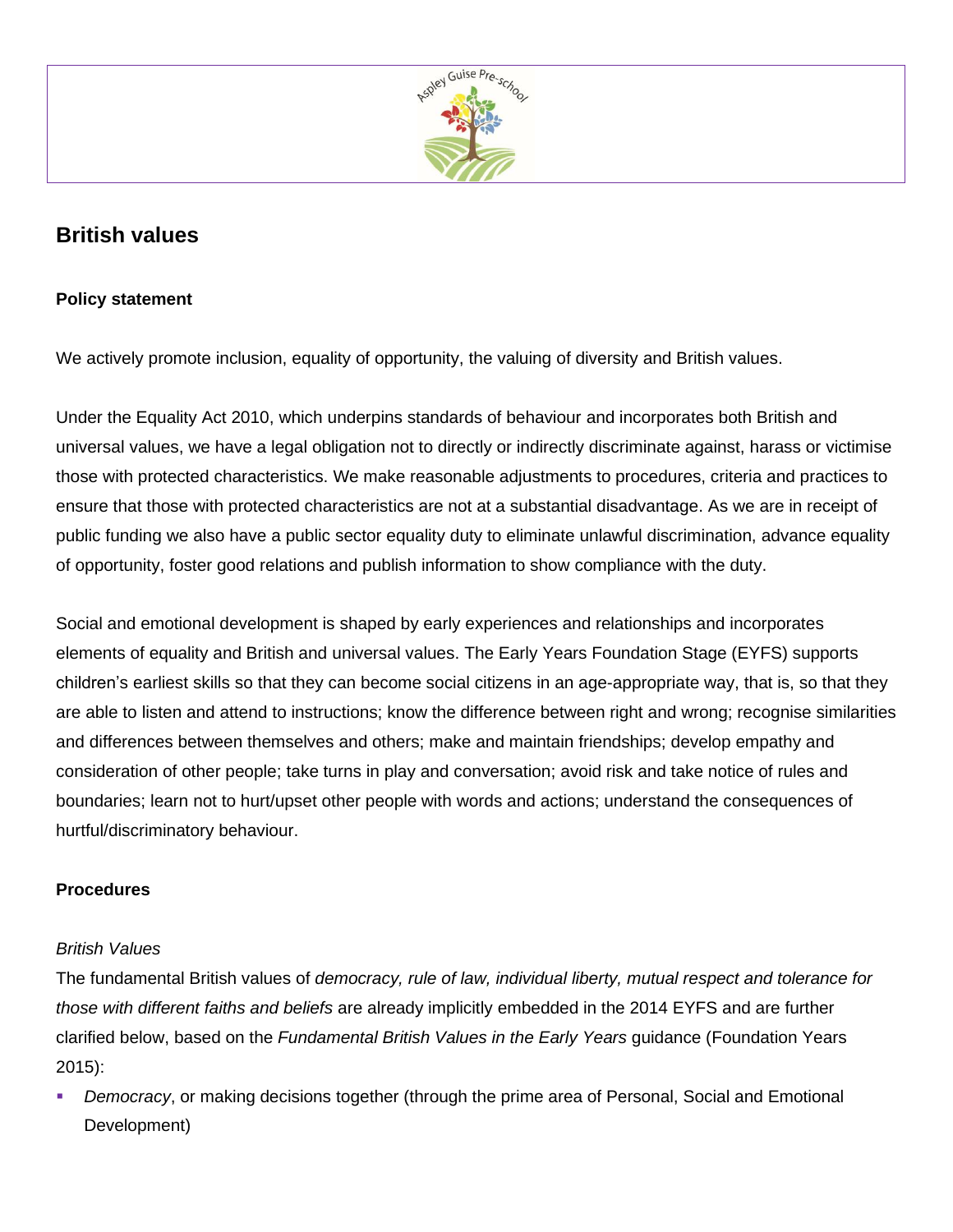- **-** As part of the focus on self-confidence and self-awareness, practitioners encourage children to see their role in the bigger picture, encouraging them to know that their views count, to value each other's views and values, and talk about their feelings, for example, recognising when they do or do not need help.
- **-** Practitioners support the decisions that children make and provide activities that involve turn-taking, sharing and collaboration. Children are given opportunities to develop enquiring minds in an atmosphere where questions are valued.
- *Rule of law*, or understanding that rules matter (through the prime area of Personal, Social and Emotional Development)
	- **-** Practitioners ensure that children understand their own and others' behaviour and its consequence.
	- **-** Practitioners collaborate with children to create rules and the codes of behaviour, for example, the rules about tidying up, and ensure that all children understand rules apply to everyone.
- *Individual liberty***, or** freedom for all (through the prime areas of Personal, Social and Emotional Development, and Understanding the World)
	- **-** Children should develop a positive sense of themselves. Staff provide opportunities for children to develop their self-knowledge, self-esteem and increase their confidence in their own abilities, for example through allowing children to take risks on an obstacle course, mixing colours, talking about their experiences and learning.
	- **-** Practitioners encourage a range of experiences that allow children to explore the language of feelings and responsibility, reflect on their differences and understand we are free to have different opinions, for example discussing in a small group what they feel about transferring into Reception Class.
- *Mutual respect and tolerance*, or treating others as you want to be treated (through the prime areas of Personal, Social and Emotional Development, and Understanding the World)
	- **-** Practitioners create an ethos of inclusivity and tolerance where views, faiths, cultures and races are valued and children are engaged with the wider community.
	- **-** Children should acquire tolerance, appreciation and respect for their own and other cultures; know about similarities and differences between themselves and others, and among families, faiths, communities, cultures and traditions.
	- **-** Practitioners encourage and explain the importance of tolerant behaviours, such as sharing and respecting other's opinions.
	- **-** Practitioners promote diverse attitudes and challenge stereotypes, for example, sharing stories that reflect and value the diversity of children's experiences and providing resources and activities that challenge gender, cultural or racial stereotyping.
- *In our setting it is not acceptable to:*
	- **-** actively promote intolerance of other faiths, cultures and races
	- **-** fail to challenge gender stereotypes and routinely segregate girls and boys
	- **-** isolate children from their wider community

November 21